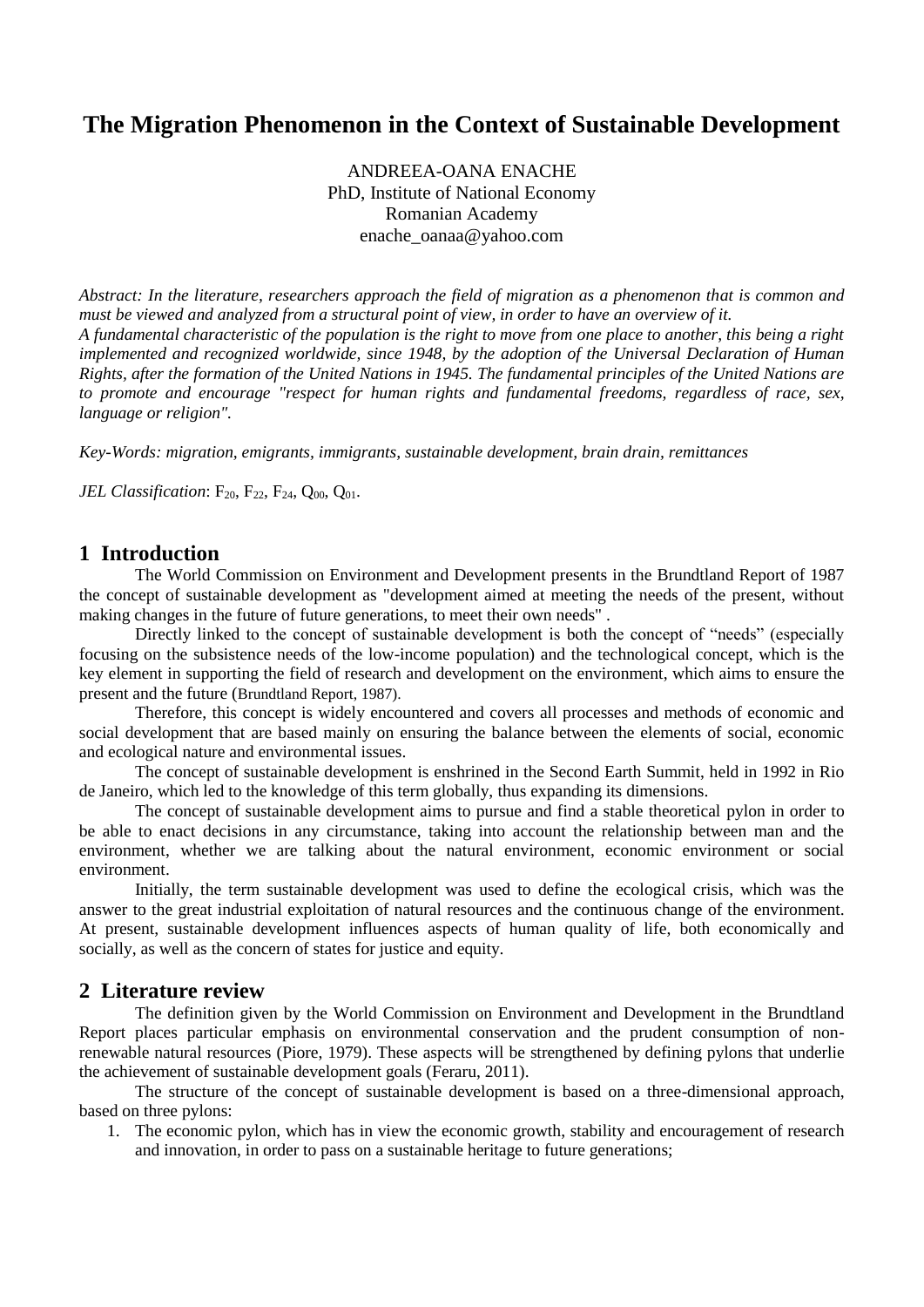- 2. The social pylon, which supports the living standards of the population and social progress, both in the field of public health and culture, national heritage and education;
- 3. The environmental pylon, which supports the conservation, consolidation and protection of natural resources, creating biodiversity and avoiding pollution.

Sustainable development is one of the fundamental objectives of the European Union and aims to continuously improve the means to meet the needs of present and especially future generations, through a direct correlation of the three pylons, economic, social and environmental (Boboc, 2014).

At EU level, this concept becomes a real goal with the entry into force in 1997, when it was added to the Maastricht Treaty. Later, in 4 years, the Sustainable Development Strategy was promulgated in Gotheborg, to which was added the external dimension, a year later, in Barcelona, and later, in 2006, the Sustainable Development Strategy of the European Union was adopted. in the revised form.

Agenda 21 is a United Nations plan of action on sustainable development, launched at the Earth Summit in 2012. The original form of the agenda refers to the issues of the 21st century, revised at subsequent UN conferences. Its overall goal is to achieve sustainable global development, and as a major specific objective of Agenda 21 it is desired that each local government develop its own local agenda 21.

In order for a country to commit to meeting the objectives of the agenda, it is necessary to adopt or improve its behavior in accordance with all 5 fundamental principles underlying the action plan.

Since 2015, the Sustainable Development Goals have been included in the new agenda, marking the 70th anniversary of the founding of the United Nations, 193 world leaders have adopted the 2030 Agenda and the 17 Sustainable Development Goals (SDGs). This is a global program of action that continues the steps taken in the 2021 Agenda, having a universal character. The objectives of this agenda are the informal title of Global Objectives, which sets out an ambitious path for the next 15 years, in order to combat extreme poverty, hunger, eliminate inequality and protect the land by 2030.

The Concept of Sustainable Development Goals (SDGs) was born at the United Nations Conference on Sustainable Development ( $\text{Rio} + 20$ ) in 2012. (Figure 1) **Figure 1. Sustainable Development Goals**



Source: Agenda 2030, United Nations

The basic criteria for this concept were set in 1993 by the EU. These criteria are as follows:

- Quality assurance of life;
- Ensuring access to natural resources;
- Sustainable maintenance of the environment.

The strategic management of the term sustainable development takes into account both the design of long-term objectives and the correlation with short- and medium-term objectives, as well as the implementation of a set of criteria adopted effectively at the international level (Zaman, 2007).

# **3 Methodology**

Global assessments show that approximately 270 million international migrants were registered at the time of 2019, 36.3% more than in 2000, ie approximately 98 million people.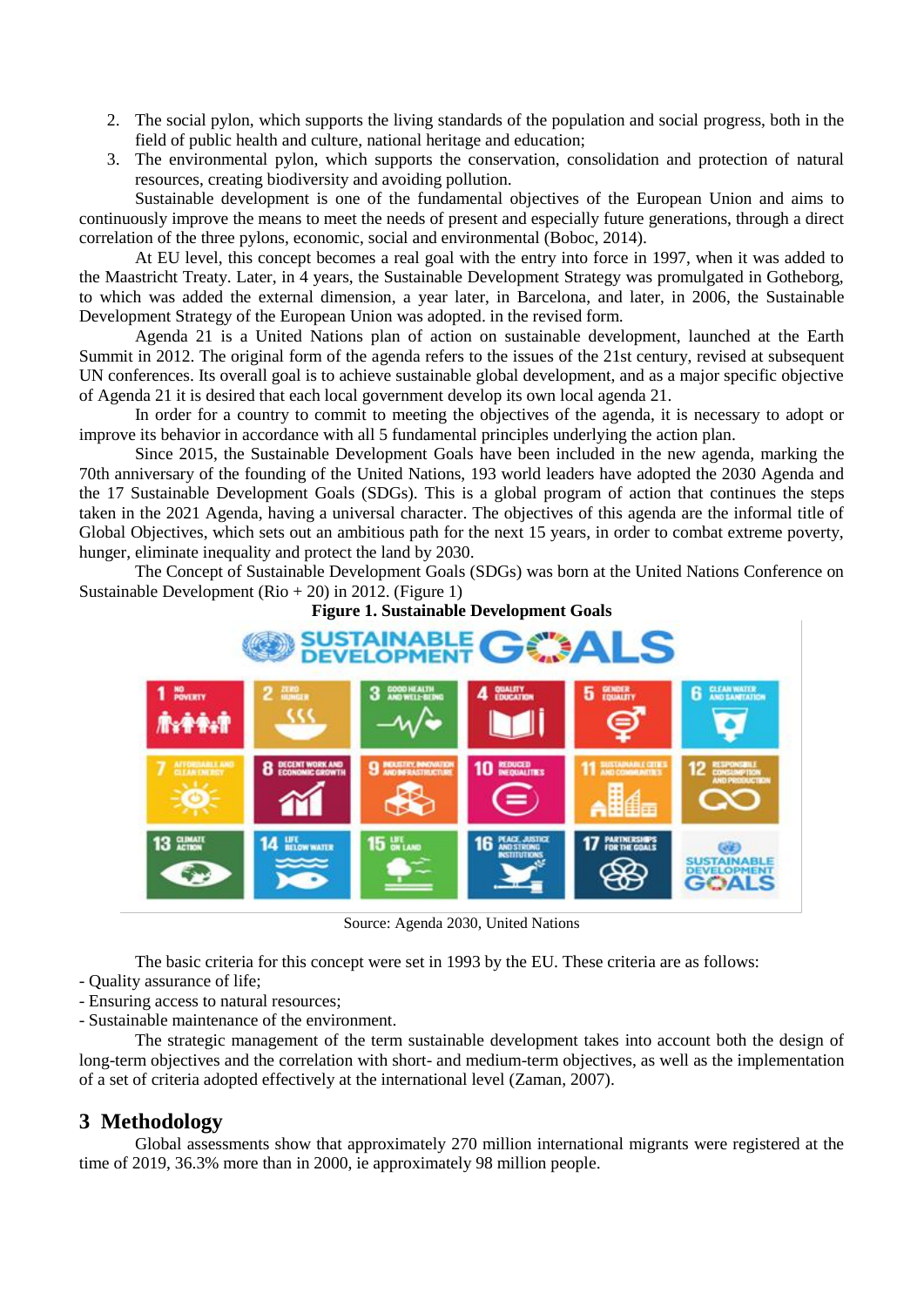The forecasts for the 2000s were much more modest than the statistical data recorded, the size of migratory flows being higher, with a growth rate much higher than anticipated at that time, if we refer to the estimates of the World Migration Report, from 2003, which projected the number of international migrants to about 230 million people in 2050, the growth rate being much lower.

| Table 1. International stock of migrants in the total population (both sexes) |          |          |          |                                              |          |                   |                  |
|-------------------------------------------------------------------------------|----------|----------|----------|----------------------------------------------|----------|-------------------|------------------|
| Geographical<br>regions                                                       | 1990     | 1995     | 2000     | 2005                                         | 2010     | 2015              | 2019             |
| Africa                                                                        | 15.689,7 | 16.357,1 |          | 15.051,7 15.969,8 17.804,2 23.476,3 26.529,3 |          |                   |                  |
| Asia                                                                          | 48.209.9 | 46.418,0 | 49.394,3 | 53.439,3                                     | 65.938,7 | 77.231,8 83.559,2 |                  |
| Europe                                                                        | 49.608.2 | 53.489,8 | 56.858,8 | 63.594,8 70.678,0                            |          | 75.008.2 82.304.5 |                  |
| Latin America<br>and the<br>Caribbean                                         | 7.161,4  | 6.688,7  | 6.570,7  | 7.224,9                                      | 8.262,4  |                   | 9.441,7 11.673,3 |
| North America                                                                 | 27.610,4 | 33.340,9 | 40.351,7 | 45.363,3                                     | 50.970,9 | 55.633,4 58.647,8 |                  |
| Oceania                                                                       | 4.731,8  | 5.022,3  | 5.361,2  | 6.023,4                                      | 7.127,7  | 8.069,9           | 8.927.9          |

**Table 1. International stock of migrants in the total population (both sexes)**

Source: United Nation website, Department of Economic and Social Affairs, Population Dynamics, Workbook: UN\_MigrantStockTotal\_2019

The World Migration Report's analysis shows that out of a total of about 270 million international migrants, more than half of them are men, with a share of about 52%. Most of these migrants were between the ages of 20 and 64, and most of them were in the under-45 segment.

After the 2000s, migration took another form, in the interest of professional development, which explains the young segment of international migration (Roman, 2012). The mobility of people with higher education, also known as "brain drain", has both positive and negative effects for both countries involved. The countries of origin, which have high migratory flows, are trying to find more leverage to maintain and create new jobs of interest to generations of graduates with higher education and long-term education, which will give them the chance to develop, evolve and prosperous in their own country, without having to study or earn a higher income elsewhere (Vasile, 2012).



**Figure 2. Distribution of the international stock of migrants by geographical region**

Source: author processing, site data: United Nation, Department of Economic and Social Affairs, Population Dynamics, Workbook: UN\_MigrantStockTotal\_2019, The data in Table 1

Thus, in the graph above, it can be seen that most of the migrants went to Europe and Asia, where the level of development is high, with a high degree of technology, which allows the absorption of large masses of specialists. Highly skilled labor is a supporting factor in supporting the inclination of external mobility and the characteristics of the destination countries (Vasile, 2012).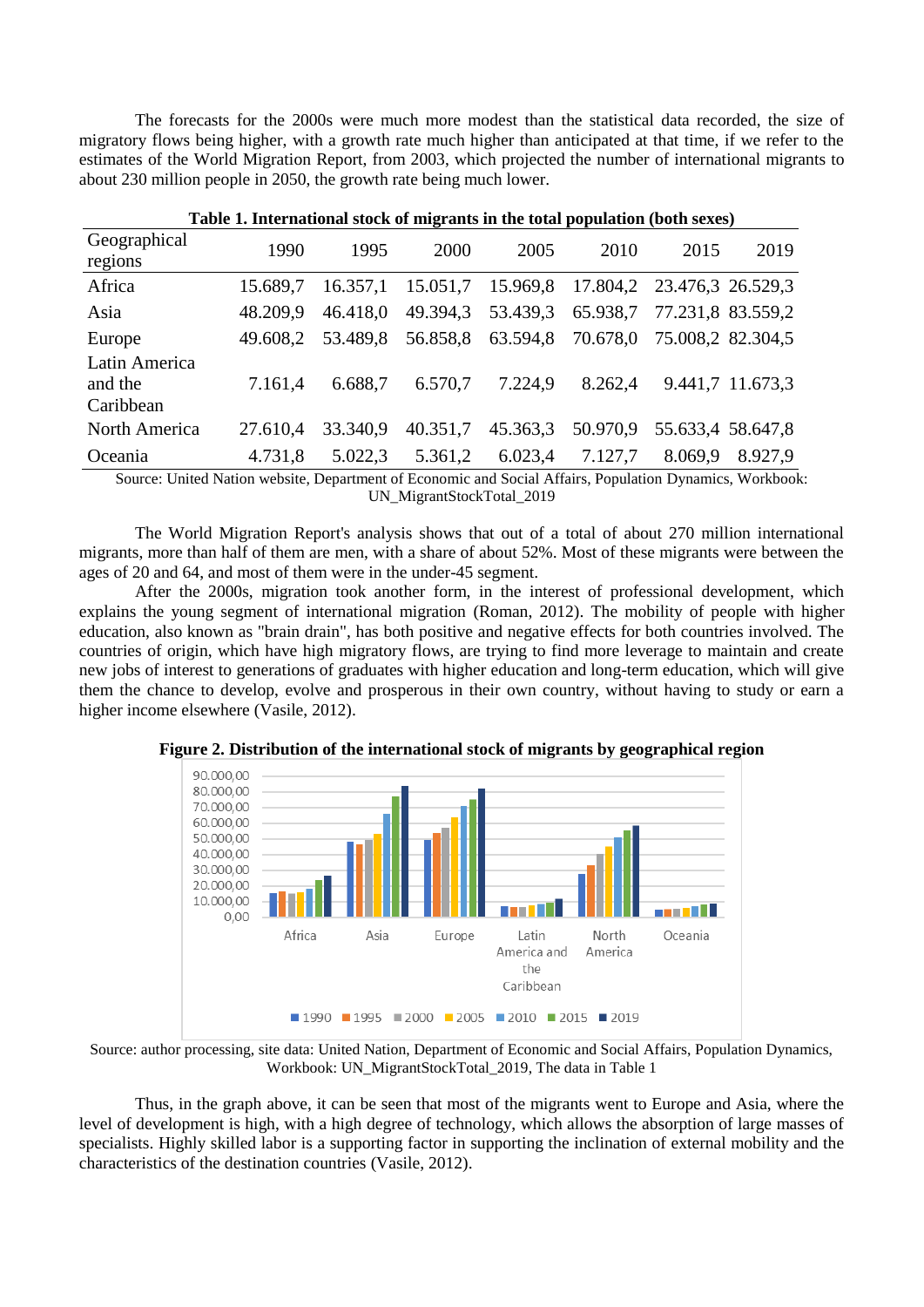Developed countries create opportunities for development for people with a high professional level, the well-known high level, out of a desire to attract a "brain" to create the economic potential of the destination countries.

The main effect of migration for the country of origin is the loss of a significant proportion of highly skilled labor. On the one hand, the country of origin will no longer be able to benefit from investments in human resources, on the other hand, the emigration of specialists may lead to the development of technological development, economic growth, wages and employment in certain sectors of the work activity (Vasile, 2014).

Another important aspect of the 2030 Agenda is the inclusion and recognition of the migration phenomenon as a dimension of development. Thus, the Global Action Plan covers future issues related to migration, but also refers to its contribution to sustainable development, as well as to the specific uncertainties encountered by migrants. Therefore, the 2030 Agenda becomes a framework for multi-disciplinary and crosssectoral interest, where the impact of the migration phenomenon can be analyzed in relation to any other issue in the development sector.

At the World Summit for Social Development in 2005, the three pylons underpinning the philosophy and social science of sustainable development were developed. The Brundtland Report described sustainability as "a development that seeks to meet the needs of the present without affecting the needs of future generations", which is also the general definition of the concept of "sustainable development".

Therefore, in order to have a balanced and developed future, the principles of the present concept must be applied correctly and effectively.

The economic pylon is the most difficult and complex issue, because an economically sustainable way must be found that does not affect companies and, by extrapolation, jobs and the ability to integrate into the labor market in the future. Incentives must also be given to companies and organizations in order to become sustainable.

The supply and demand market is essentially consumer-friendly, and the appearance of modern life entails the use of many resources. Economic development is the ability to give consumers everything they want, without causing problems in people's quality of life, in a broad sense.

### **3.1 Pylons of sustainable development in the context of migration**

The economic pylon of sustainable development, to which the social and environmental one is added in a complementary and independent way, has several objectives and priorities.

A first fundamental macroeconomic objective is the permanent increase of the gross domestic product in the country, based on the application of the program, which will determine the achievement of the average GDP per capita standard of the European Union countries in the near future (Zaman, 2007).

The management of the sustainability of the sustainable economic growth in Romania, aims to keep the annual inflation rate at a maximum threshold of 5%, this being the one that will be given the most attention. Inflation is the factor that influences the economic, social and environmental environment, but also the one that brings changes in the degree of uncertainty and risk, especially in the case of natural disasters.

A third important objective of the economic pylon of sustainable development refers to guaranteeing a high level of available employment and reducing the unemployment rate to a maximum of 5%, especially by developing a public-private partnership, which will generate new jobs with high productivity and to support the application of income redistribution mechanisms, avoiding disadvantageous spending on social assistance.

The elaboration of strategic and coordination activities for the economic pylon of sustainable development, at national level, is a concern of the countries that are in different stages of the processes of elaboration, implementation, monitoring and evaluation of the national sustainable development strategy, in response to the recommendations made. at the Earth Summit in Johannesburg.

This is the most difficult and complex issue, as an economically sustainable way must be found that does not affect business and by extension, jobs and employability in the future. Incentives must also be given to businesses and organizations to make them sustainable.

The social pylon has many facets, but the most important are the awareness and legislation that detects the protection of public health against pollution and other harmful factors created by companies. Developed countries have created strong controls, with strict legislation to ensure human health. These measures are intended to maintain access to basic resources without compromising the quality of life of the population.

The primary element of the social pylon is education. Encouraging the population to participate in the creation of ecological solutions and training them on the effects of environmental protection, but also warning about the vulnerabilities of the environment.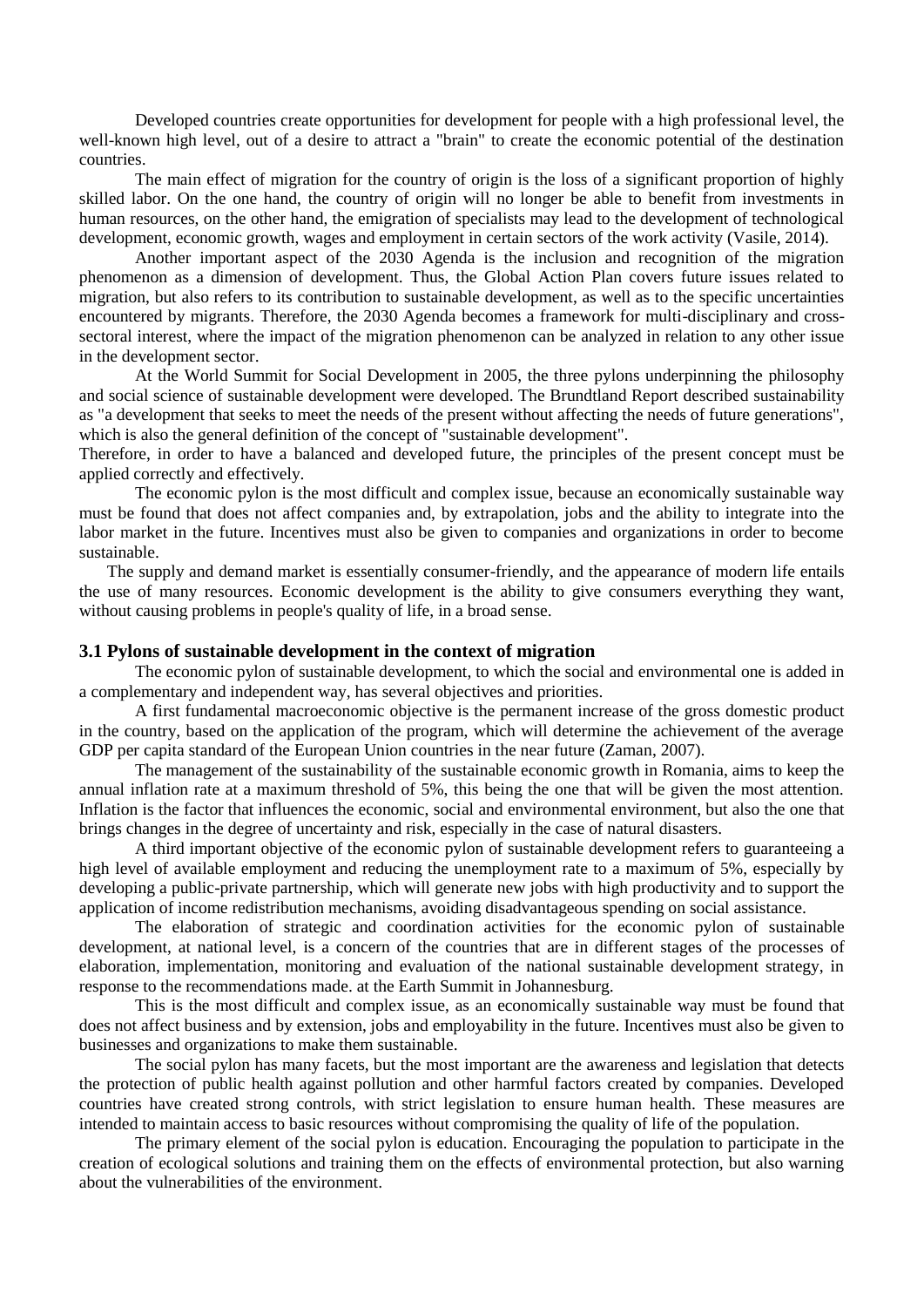The second most important element, tangent to the economic pylon, is related to actions designed to encourage technological advancement through advanced techniques in research and development, but protecting the environment.

The environmental pylon is about protecting the natural environment, through advanced recycling techniques, reducing the consumption of carbon dioxide and energy, by reducing electronic devices, by reducing water consumption, and so on. Corporations must comply with sustainable regulations imposed by the state in order to prevent pollution and combat emissions in the evening. The introduction of incentives for the installation of renewable energy sources, both for individuals and legal entities, as well as the creation of sustainable sustainable development, this pylon being essentially the main concern of the future of mankind.

### **3.2 The link between the migration phenomenon and the concept of sustainable development**

The 2030 Agenda broadly examines the link between the phenomenon of migration and the concept of sustainable development, so that a number of interdependencies are highlighted, namely:

- a) In order to achieve the goals of sustainable development, migration must contribute to their achievement, as it is a powerful tool for reducing and combating poverty, so that migrants in the host countries can cover the labor force needs, contributing to the country's budget by paying taxes. afferent; Emigrants can also increase their level of wealth for themselves and their families left in their home countries, as well as their professional status. Unfortunately, for those with a low level of training, the possibility of being illegally exploited in various sectors is a big one. For this reason, Agenda 2030 provides for the implementation of a plan for the identification, analysis and improvement of jobs in sectors with a possible background (agriculture, construction, transport), by promoting sustained, inclusive and sustainable growth, full and productive employment and employment. decent for everyone.
- b) International migrants support the distribution of services, both as workers and as consumers; In relation to the educational access and development and vocational training of the emigrant and / or his family, if necessary, they help to meet the characteristics of the labor market, increase the contribution and consumption on the local market and increase the remittances sent to the country of origin. A percentage of health services are supported by the migrant sector, through their contributions as legal workers. At the same time, there may be negative effects of the migration phenomenon in relation to the national service system, when it comes to an unexpected, large-scale exodus. The education and sanitation systems can be disrupted by refugees, they can create tensions in the host community, and they can also extend as pressure on utilities, water and sanitation, for example.
- c) Domestic or international migration, in response to the supply of large cities that are in a continuous technological rise; In the 21st century, technological developments are leading to rapid urbanization in emerging countries, which attracts migrants. The "pull factors" theory is the one that underlies the decision to migrate, by creating job opportunities, better living conditions, educational development, personal security and access to medical services. When urban migration is well managed, there are positive effects on economic and social dynamics, leading to an increase in the capacity of urban migrants to cope with the shocks and pressures encountered.
- d) Poor visibility of the quantification, determination and analysis of the structure of migratory flows limits the understanding of their needs and reduces the responsibility of governments; The 2030 Agenda proposes two specific objectives to support the development of efficient, accountable and transparent institutions that migrants can turn to. The aim is to rapidly improve databases on the number of migrants, in all developing countries, less developed countries or island states, in order to have access to databases disaggregated into several categories, such as demographics ( age, gender, ethnicity, race), depending on income, migratory status, or geographical location of origin. Following these data, it will be possible to implement concrete policies and programs to support migratory flows.

# **4 Conclusion**

All these approaches show that migration is an essential mechanism in achieving the objectives of sustainable development, this being a multidimensional phenomenon, regardless of whether we are referring to domestic or international migration. Their mobility is often voluntary, and through the application of global support policies, migration will be encouraged and supported in order for the two parties involved to work together.